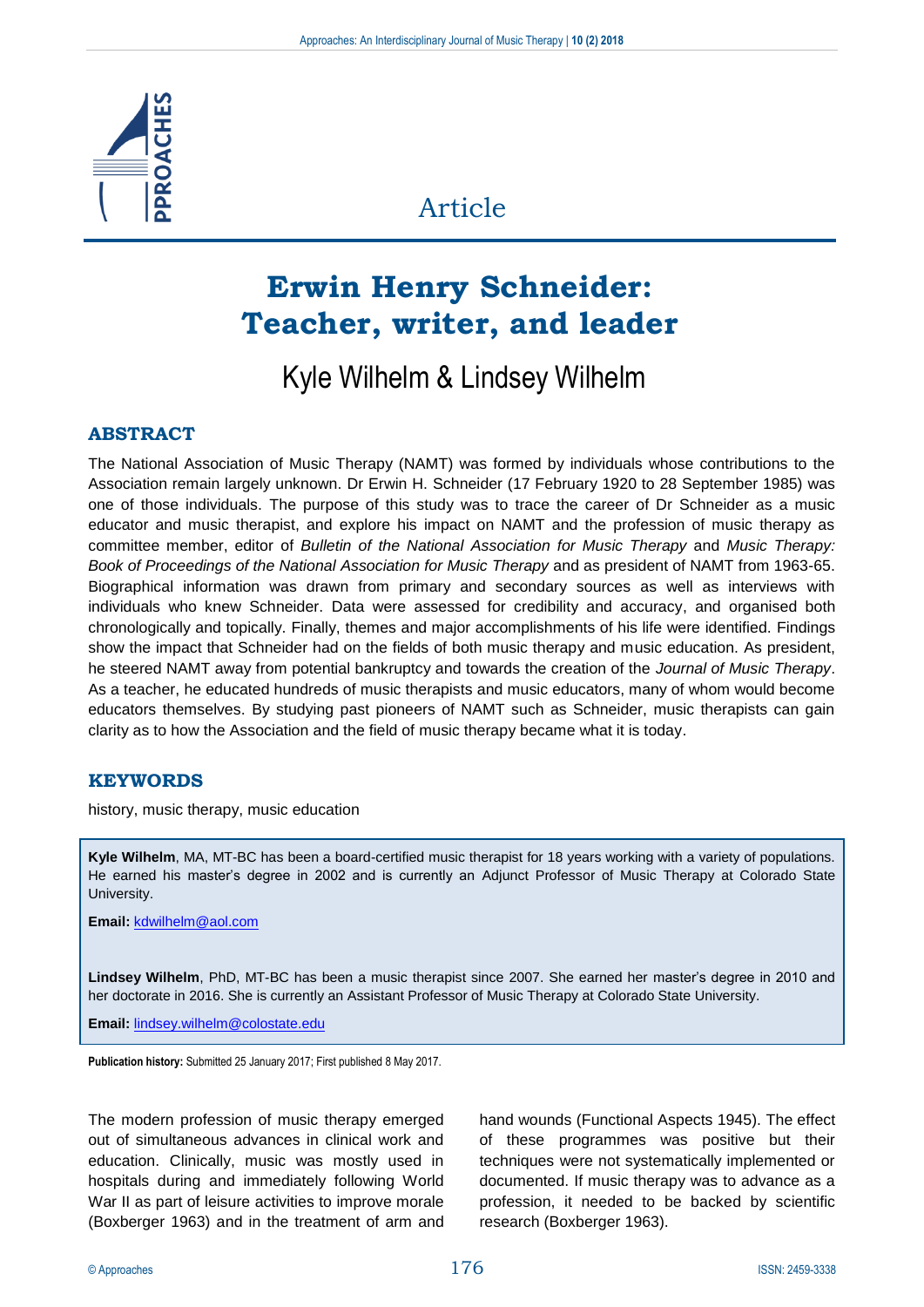With a growing need for music therapists in Veterans' Affairs (V.A.) and psychiatric hospitals came a concurrent need for educational programmes to teach these therapists. Therefore, programmes educating musicians to use music therapeutically were increasing in number during the 1940s. The first music therapy programme emerged in 1944 at Michigan State College (now University), headed by Roy Underwood, and by 1949 at least six schools were offering undergraduate and graduate degrees in music therapy, including the University of Kansas, College of the Pacific, and Alverno College. However, no curriculum standards existed at that time to guide the training of music therapists in those programmes. This lack of curriculum standards for educators, lack of treatment standards for clinicians and lack of scientific documentation of clinical practices slowed the development of the profession and frustrated many of the educators who would later become pioneers of the field (Boxberger 1963).

At the annual Music Teachers National Association conference in 1947, Underwood stated that "quackery and charlatanism" (Boxberger 1963: 52) by individuals with insufficient training was prevalent. He emphasised the need for qualified practitioners; clarity in the dissemination of information about the field; a scientific exploration of the benefits of music; and a publication through which such explorations could be disseminated via a peer-reviewed process (Boxberger 1963). There was a necessity to differentiate music therapy from music offered by volunteers and music educators providing recreational music performances in hospitals (Functional Aspects 1945). The profession of music therapy required a unifying organisation that would set standards for education and training; support and protect the clinical music therapist; and encourage the development of a body of research based on scientific methods (Boxberger 1963).

On 2 June 1950, the National Association for Music Therapy (NAMT) was formed in New York City charged with unifying, supporting and providing a means for scientific research for the young profession (Solomon 1984). The history of this organisation, and the early pioneers who were integral to its formation and development, provide insight into how music therapy evolved. Although not one of the founders of the organisation, Erwin H. Schneider was involved with NAMT from its earliest years yet his contributions to the organisation remain largely unknown (Solomon 1984). This paper describes the life of Schneider,

focusing on his work as a music educator and, particularly, as a pioneer of music therapy.

As Schneider equated the strength of the profession of music therapy with that of NAMT (Schneider 1963b), he worked tirelessly to solidify the leadership and vision of the Association. His work helped transform NAMT from an organisation that was rife with inefficiencies and, in his view, on the path to bankruptcy (Schneider 1964b) into an efficiently functioning organisation (Schneider 1964a) that was able to exemplify the professional image of the field through the publication of the *Journal of Music Therapy*, as one example.

To gather data for this project, the author conducted exhaustive searches through internet databases and websites, including Ancestry library edition, Newspaperarchive.com, and the American Music Therapy Association (AMTA) website. Published resources were acquired including all works by and about Schneider, all editions of *Music Therapy: Book of Proceedings of the National Association for Music Therapy* (*Book of Proceedings*), and historical dissertations by Ruth Boxberger and Alan Solomon. The author gathered all relevant information related to Schneider that was held at the AMTA archive at Colorado State University in Fort Collins, Colorado, including personal letters, memos and executive committee letters drafted by Schneider while he was president of NAMT. Finally, interviews were conducted with individuals who knew and worked with Schneider including his daughter Nila. The author examined the relevant information for credibility and accuracy, categorised it chronologically and identified the major accomplishments of Schneider's life.

The following research questions will be addressed in this paper:

- ❑ What details surround the life, education, and professional career of Schneider?
- ❑ How did Schneider become interested in music and music therapy?
- ❑ What contributions did Schneider make to NAMT and the profession of music therapy?

## **BIOGRAPHY**

Schneider was born on 17 February 1920, to Erwin L. and Anna M. Schneider in St. Louis, Missouri. His mother and father raised him and his two younger sisters (N. Schneider, personal communication, 2 February 2015) during the Great Depression and war years of the 1930s and 1940s. Schneider's first passion was playing baseball as a youth but he developed a second passion in junior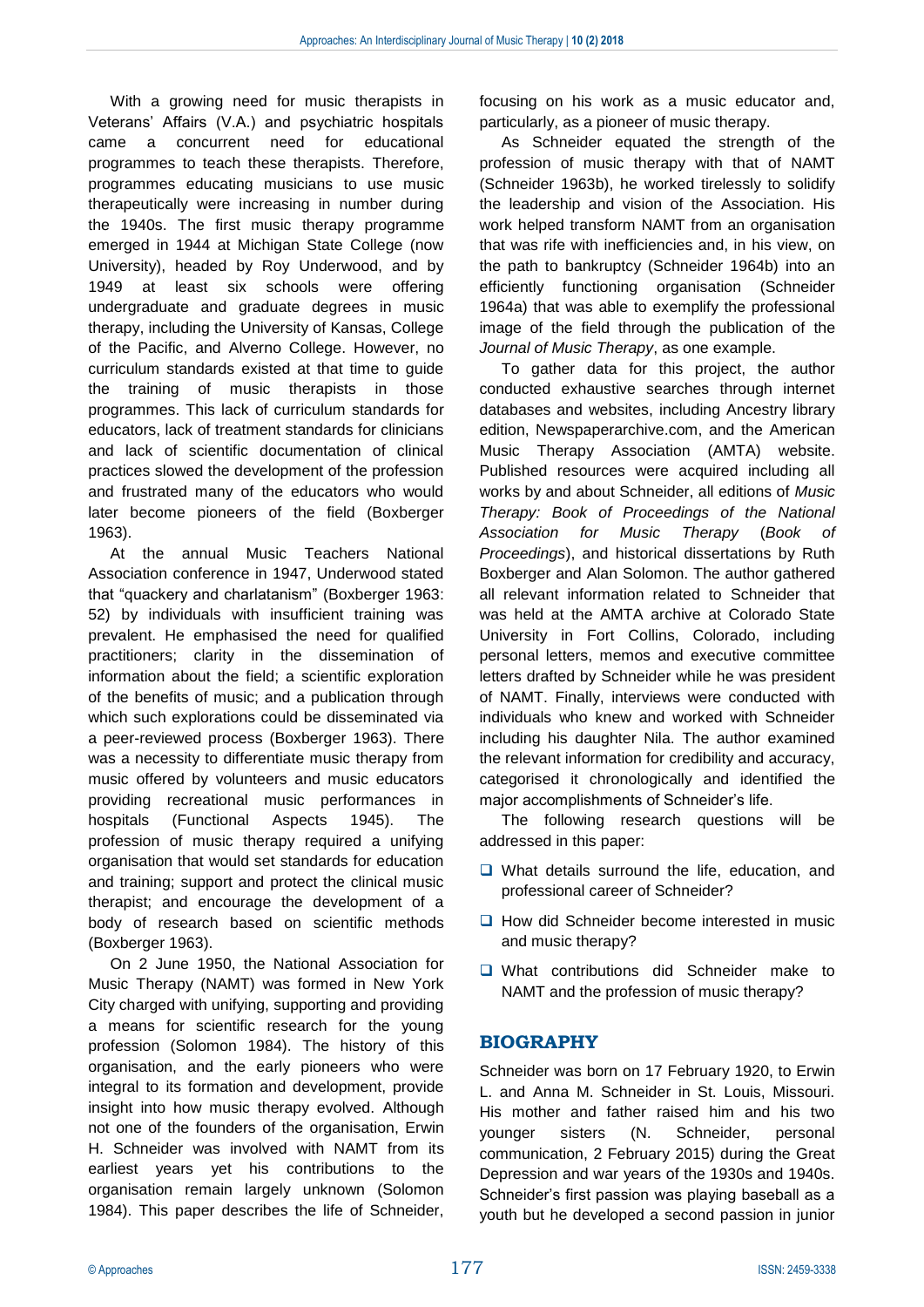high school when he began playing the violin. As a mail carrier, Schneider's father delivered mail to Fritz Kreisler, a world-famous violinist. Once Kreisler discovered that Schneider played the violin, Kreisler gave Schneider's father copies of his new records so that the young violinist could copy his technique. Schneider's love of music inspired him to take up the violin full-time, but it also forced him to give up baseball for fear of injury to his hands. He remained a St. Louis Cardinals' fan for the remainder of his life (N. Schneider, personal communication, 2 February 2015).

Schneider's father, a World War I veteran who suffered injuries during the war, lived most of his son's life in a Veterans' Affairs (VA) hospital in Kentucky. It was left to the young Schneider to take care of his mother and two younger sisters during the Great Depression. He walked up and down the train tracks near his home each evening after school collecting coal to keep the family furnace running. Even with such responsibilities, music continued to be important in Schneider's life. As a youth, he was a proficient violinist performing with various musical theatres and groups in and around St. Louis. These performances included the St. Louis Philharmonic Orchestra at the age of eighteen (Schneider, no date) as well as the country music duo Homer and Jethro (N. Schneider, personal communication, 2 February 2015).

In 1938, Schneider began pursuing his Bachelor's Degree in Music Education at Northwest Missouri State Teachers College in Maryville, Missouri (Schneider, no date), now Northwest Missouri State University, where he met his future wife, Jenila Adkins. He and Jenila, also a violinist, were both members of the college orchestra. They lived across the street from each other; Schneider in a fraternity house and Jenila in a women's residence home, and would walk home together after rehearsals (N. Schneider, personal communication, 2 February 2015).

While finishing his degree, Schneider worked as the music director at Skidmore High School, significantly increasing the size of the band during his first and only year at the school (Monthly Concerts 1941). On 28 November 1941, he and Jenila were married at her parents' home in Rosendale, Missouri (N. Schneider, personal communication, 2 February 2015). Schneider graduated with a music education degree in the spring of 1942 and became the band director at Maryville High School in the fall of that same year (Schneider, no date), while also serving in the Missouri National Guard during World War II. It was during this time that Schneider's father died at the VA Hospital in Outwood, Kentucky, at the age of 55 (N. Schneider, personal communication, 2 February 2015)

Schneider remained the band director of Maryville High School until 1945 when he and Jenila moved to Lawrence, Kansas, so he could begin his master's degree at the University of Kansas (KU) ('Erwin Schneider, MHS' 1945). While at KU, his career and life shifted dramatically under the mentorship of E. Thayer Gaston.

Gaston was Schneider's advisor while he was completing his master's degree and doctorate in music education at KU. Gaston also served as faculty advisor of Phi Mu Alpha Sinfonia, a professional music fraternity of which Schneider was a member and a group that also included William Sears (N. Schneider, personal communication, 2 February 2015), a future president of NAMT (Solomon 1984). In addition, Schneider played violin in the KU Symphony Orchestra in 1946 and 1947 (Schneider, no date) with Sears, Wayne Ruppenthal, and Melvin Zack. These men were in the first graduating class of music therapists at KU (N. Schneider, personal communication, 2 February 2015) and would all become important leaders of the Association in the years to come. Gaston's influence on Schneider remained strong throughout his life, and he modelled his teaching style upon Gaston's (Solomon 1984).

Upon completion of his master's degree, Schneider taught one year at Western State College (now Western State Colorado University) in Gunnison, Colorado. He then secured a job teaching music education at the University of Tennessee (UT) in Knoxville in the fall of 1949 (Schneider, no date), while continuing to work on his doctorate in music education at KU.

While at UT, Schneider was involved with the advancement of both music education and music therapy. Schneider was a member of the Tennessee Music Education Association (TMEA), an organisation formed for promoting and improving music education in the state. He served as editor in 1950-1951 of *The Tennessee Musician*  newsletter for TMEA and as a state education consultant while a member of the Music Advisory Committee (Hinton, no date). In addition, he became the head of the Department of Music in 1953 (Schneider, no date).

Even though Schneider was teaching music education, his interest in music therapy continued to be strong. He promoted music therapy within the music education department and spoke to music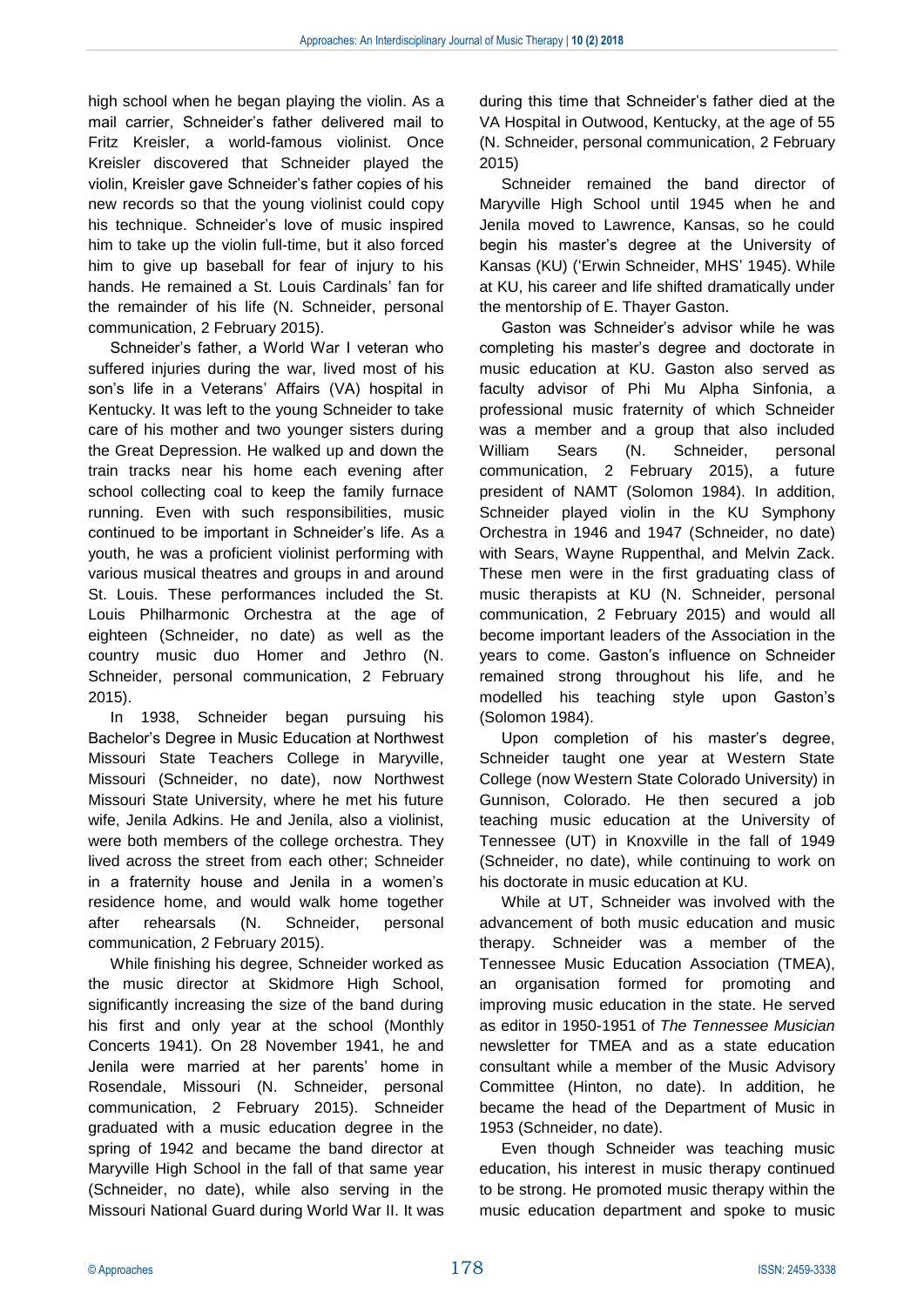education clubs about the discipline (Howe 1959). In addition, his service with NAMT at the national and regional levels began during this time. At the national level, he was a member of NAMT from the year of its founding (1950) until his death and served on several committees including the Public Relations Committee (1952-53), Membership Committee (1953-54), Auditing Committee (1955- 59), and Nominating Committee (1956-57). In 1954, Schneider began serving as the assistant editor of the *Bulletin of the National Association for Music Therapy* (*Bulletin*). He continued as editor of the *Bulletin* until 1958 and then served as editor of *Book of Proceedings* until 1963 (Schneider, no date). At the regional level, Schneider served as vice president of the newly formed Southeastern Regional Chapter of NAMT (1955-56) and as president of the organisation from 1956-1958 (Appendix: Officers 1957).

During 1956, two major changes occurred in Schneider's life: one professional and one personal. Professionally, he completed his PhD from the University of Kansas with a dissertation entitled *'Relationships between Musical Experiences and Certain Aspects of Cerebral Palsied Children's Performance on Selected Tasks'*. It looked at the effect of listening to both stimulative and sedative music on two fine-motor tasks and the behaviour of children with cerebral palsy. The information gleaned from this study was shared at multiple music therapy and music education conferences, including the 7<sup>th</sup> Annual NAMT Conference in Topeka (Schneider, no date). He did not attend the conference, however, because his daughter, Nila, was born one month before the conference (N. Schneider, personal communication, 2 February 2015). Gaston presented both papers (Gilliland 1957).

In 1961, Schneider left the University of Tennessee to teach music education at The Ohio State University (OSU) (Schneider, no date). There he continued to make contributions in both the music education and music therapy fields. Schneider published the book *Evaluation and Synthesis of Research Studies Related to Music Education* in 1965 with his colleague Henry Cady. Schneider and Cady compiled and collected over 700 theses, dissertations and articles related to music education published from 1930-1962 (Schneider & Cady 1965). In his review of the project, Roger Phelps highlighted the advantages of such a work, namely the increased ease of access to research (well before online searching) and the ability to more easily see gaps within the literature (Phelps 1967). In addition, Schneider made his greatest contributions to the field of music therapy and NAMT during his time at OSU.

## **SCHNEIDER AS PRESIDENT OF NAMT (1963-1965)**

While Schneider had served NAMT by working on various committees since 1952, his most significant contributions may have come during his two years as president when he played an integral role in the creation of the *Journal of Music Therapy.* He did this by improving efficiency at the NAMT Central Office and instituting fiscal policies that may have saved the Association from bankruptcy.

Alan Solomon stated that the *Journal of Music Therapy* "through its continuous quarterly publication would do more to establish credibility and respect for music therapy than perhaps any other single endeavor in which the Association would engage" (Solomon 1984: 234-235). Schneider recognised that the production of a comprehensive and robust research journal would improve the image and promote the growth of music therapy (Schneider 1968). This is why he and his colleagues worked so hard toward this goal.

Schneider's views on research developed from the influence of his mentor, Gaston. From the beginning of his time at KU, Gaston emphasised the importance of research for the music educator. In addition, he saw the potential for music therapy to ameliorate many of the ailments in modern society. Music therapy, however, lacked a systematic body of scientific research (Johnson 1981). Gaston and his students believed that a strong body of research was the foundation that music therapy needed to be respected and accepted by the American Medical Association and other healthcare professionals. These views on research would influence Schneider's teaching and research long after Gaston's death (Sears, personal communication, 4 February 2015).

At the first Executive Committee meeting in 1960, Schneider and Sears, editors respectively of the *Book of Proceedings* and *Bulletin*, proposed that the Association create a 'journal-type' publication in place of, or in addition to, the current publications (Schneider 1956). In his article *'Professional Literature: Creator of an Image',* first printed in the *Bulletin* in June 1962, Schneider implored the membership to not only increase the quantity of research material for publication, but also to improve the quality of this research for the purpose of creating a positive image for the Association and for the profession of music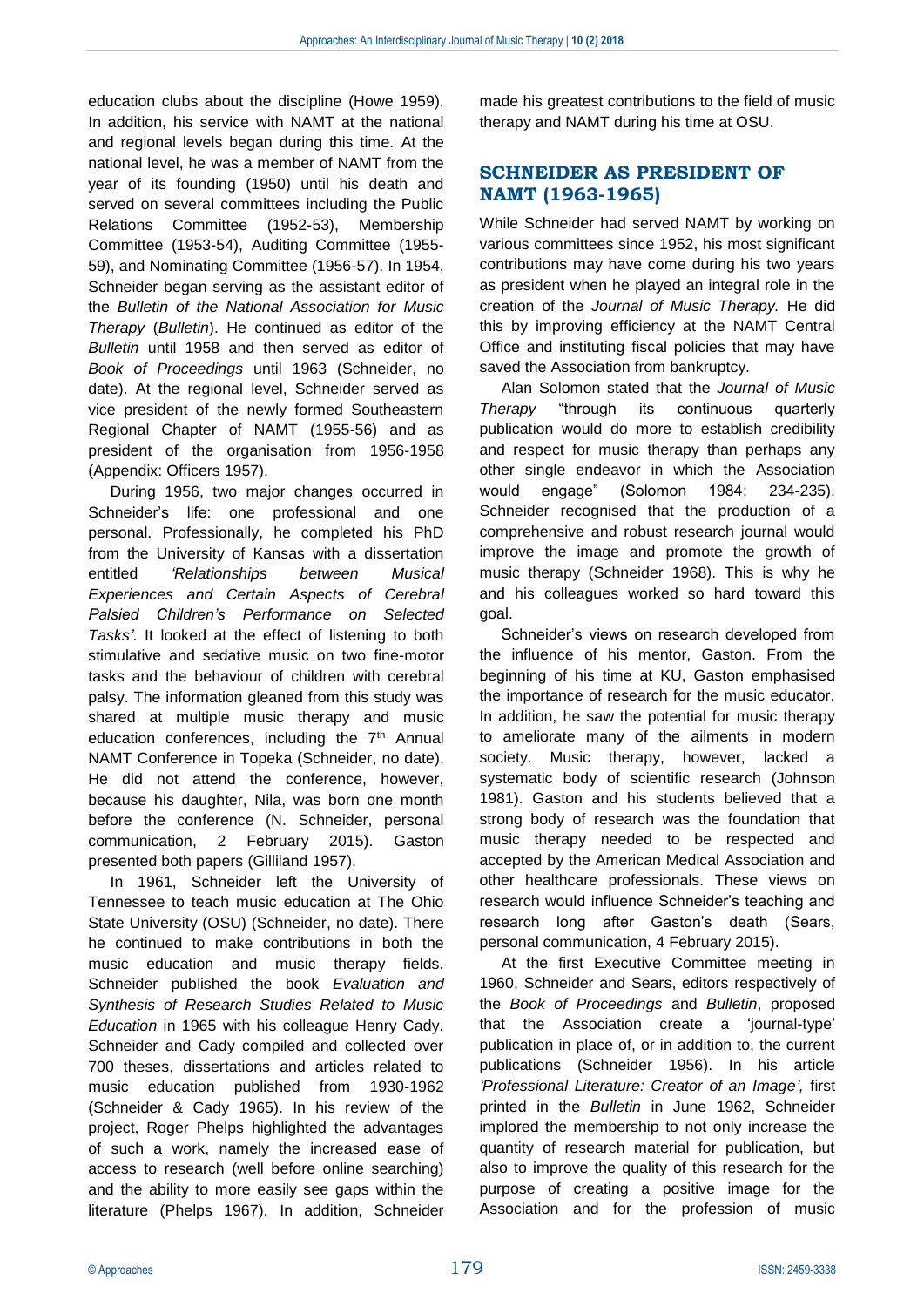#### therapy.

"Any professional organization, if it is to grow, develop, and be accepted by allied groups, is dependent on a growing body of literature which presents up-to-date information on basic concepts and techniques. Through such literature — a sharing of knowledges — the membership grows in professional competence, and truly reaches the status of a true professional group" (Schneider 1968: 3).

Schneider continued, "The communication of ideas through the printed word is a responsibility of *every member* of a professional group. We must assume this responsibility — we owe it to our profession!" (Schneider 1968: 4). Here, Schneider showed his desire for strengthening the Association, and therefore the field of music therapy, through the strength of its research.

In his first Executive Committee meeting as President of NAMT in October 1963, Schneider proposed that the *Book of Proceedings* and the *Bulletin* be combined into one professional journal. This proposal was subsequently approved by the Executive Committee and the membership. A few months later, however, Schneider recommended that the change not occur until 1964 because the Association lacked the material, staff, and efficiency to publish a quarterly journal, as well as the money necessary to make the change happen (Boxberger 1963). The Executive Committee ignored Schneider's recommendation, and his next two years were dedicated to overcoming these obstacles.

A lack of efficiency in procedures at the Central Office included difficulties with the treasurer of the Association, Jack Griffin. Griffin, who had just become treasurer a few months before Schneider became President, inherited multiple unpaid bills and mismanaged funds from the previous treasurer. This mismanagement continued under Griffin, which alarmed Schneider so much that he paid NAMT expenses with his personal funds to ensure that bills were paid on time (Schneider 1963a). In December 1963, Griffin stepped down as treasurer and was replaced by Ruth Boxberger, nominated by Schneider (Solomon 1984).

Throughout 1964, Schneider, Boxberger and part-time secretary Ann Branden worked to create more efficient and fiscally responsible organisation. Schneider had Branden write complete descriptions of procedures and practices for the Executive Committee Handbook, documenting proper organisational operation for future officers (Schneider 1964d). This led to a

streamlining of the officer duties, saving time and energy for those working for the Association (Schneider 1964e). The NAMT leadership was also able to attain a second-class, non-profit mailing permit for the Association, saving money on mailings (Schneider 1964c). Additionally, Schneider and Boxberger simplified procedures regarding the writing of cheques and recordkeeping, simplifying the work of the NAMT treasurer and secretary. Every effort was made to make the Central Office run as smoothly and efficiently as possible (Schneider 1964e).

The largest obstacle, however, was that the Association was spending more than it was taking in; nearly \$5,000 more during the 1963-1964 fiscal year (Schneider 1964b). Schneider stated that if the Association continued along the same path it would "be bankrupt within the year" (Schneider 1964b: 1). The overspending, combined with a decline in membership, indicated to Schneider that NAMT could barely stay solvent, let alone create a new journal. He proposed a number of solutions to help the Association return to firm financial footing, including the postponement of the publication of the music therapy journal until 1964 and the continued publication of the *Book of Proceedings* and the *Bulletin* (Boxberger 1963). In Schneider's estimation, expenses had already been reduced to a bare minimum for a functioning organisation; therefore, he proposed an increase in membership dues that was later approved by the Executive Board, making it "possible for [NAMT] to operate 'in the black' each year, and with new members, to plan additional services and activities" (Schneider 1964c: 2). This allowed NAMT to operate within its income.

Schneider's responsible fiscal policies paid off during 1965. Once all expenses were taken out, including those for the new *Journal of Music Therapy*, the Association had the largest surplus in its history (Solomon 1984). Because of the diligence and determination of Schneider and his peers, the journal, and indeed the entire organisation, were able to continue. In his final speech as NAMT president at the 16<sup>th</sup> Annual Conference in New York City, Schneider reported to the membership

"we can state without hesitation or reservation, that this has been a good year, that our house is in order, and that our Association is being run efficiently and economically" (Schneider 1964e: 106).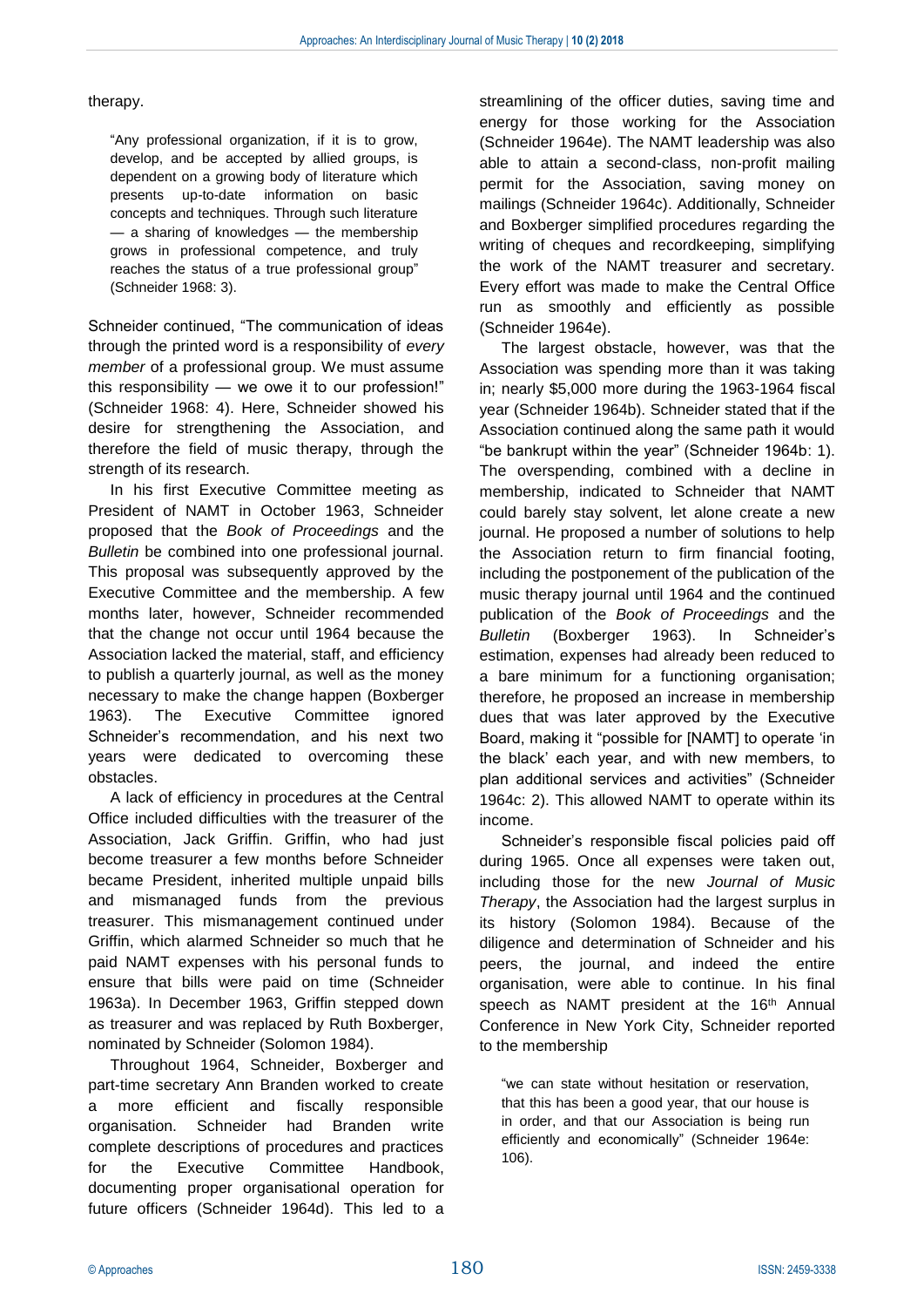During this time, Schneider continued a close working relationship with Gaston. In June 1964, Schneider, Gaston and nine other music therapists met in Lawrence, Kansas, for a symposium on the status of research and clinical practices in music therapy. The participants, who were all influential in the field and in the workings of the Association, included past and future Presidents of NAMT and music therapy instructors from colleges and universities around the country. With Gaston as the project director and Schneider as the associate director<sup>1</sup>, the group set out to ascertain the most important "principles and constructs" in music therapy and to identify experts in the field who could write on these points (Gaston & Schneider 1965: iii). These eleven and an additional 40 music therapists were invited by Gaston and Schneider to write papers on a variety of subjects, from philosophical to practical, from aesthetic to clinical. The resulting book, *An Analysis, Evaluation and Selection of Clinical Uses of Music in Therapy*, brought together research and clinical practice to give music therapists "an organized body of knowledge and a set of verifiable hypotheses [to] give direction to practice and research" (Schneider 1965: xv). The book eventually became *Music in Therapy*, a concise compilation of current clinical practices in music therapy and one of the first textbooks in the field.

# **THE UNIVERSITY OF IOWA AND FINAL YEARS**

In 1969 Schneider left OSU for Iowa City, Iowa, to teach music education at The University of Iowa (UI) (Schneider, no date), with the intention of starting a music therapy programme. In 1970 Gaston, Schneider's friend and mentor, died unexpectedly, devastating Schneider and leaving a large void in the profession (N. Schneider, personal communication, 2 February 2015). To help fill this void, Schneider took over Gaston's duties as NAMT liaison to the American Medical Association (Solomon 1984).

While at UI, Schneider continued to promote music education in the community (Music Workshops 1973) and became the head of the music education department in 1972. He served as

President of the Iowa Music Educators Association from 1980-1981 (Schneider, no date). He also produced several public service announcements that promoted music in the schools during a time when music programmes were in danger of elimination. These announcements played on television stations throughout the state for about two years after production (N. Schneider, personal communication, 2 February 2015).

In 1976, he began the music therapy programme at UI ('Clutier Coed' 1976) and taught music therapy and music education courses. Schneider was regarded as one of the toughest professors at the university (N. Schneider, personal communication, 2 February 2015). He enjoyed teaching and mentoring his students at the undergraduate and graduate levels and believed that everything his students did reflected on him. He impressed on his students, who were future educators, the importance of respect. He told them, "now remember when you teach, it's not about them liking you – always remember they need to respect you" (N. Schneider, personal communication, 2 February 2015).

He recognised, however, that his biggest weakness when teaching music therapy students was his lack of clinical experience. In 1978, Schneider brought on John Bixler, a clinician with years of experience as a music therapist at the University of Iowa Hospital School, to teach the clinical side of music therapy while he taught the research side (Bixler, personal communication, 22 January 2015).

Ten years prior to retirement, Schneider was diagnosed with congestive heart failure and emphysema. Through those years, he taught several classes of aspiring music educators and music therapists until he was no longer able to do so. His memory was failing and it was discovered later that he had been having transient ischemic attacks, or 'mini strokes'. His declining health coincided with a family emergency requiring Jenila to move to Missouri. Schneider and Nila followed Jenila once he retired in 1983 (N. Schneider, personal communication, 2 February 2015). Erwin Schneider died on 28 September 1985, at the age of 65 in St. Joseph, Missouri, only 40 miles from where he and Jenila met many years earlier while attending Northwest Missouri State Teachers College. Schneider was posthumously awarded the Honorary Life Award by NAMT at the national conference in the fall of 1997 (Reuer, personal communication, 29 January 2015).

 $\overline{a}$ <sup>1</sup> B. Reuer, personal communication. "He would show me the Gaston book (*Music in Therapy*), and he would say 'You see this book? Well I put that together. Do you know what the role of the assistant editor is? They write the book.' And so he did all the editing. He was quite the editor, he was quite the writer".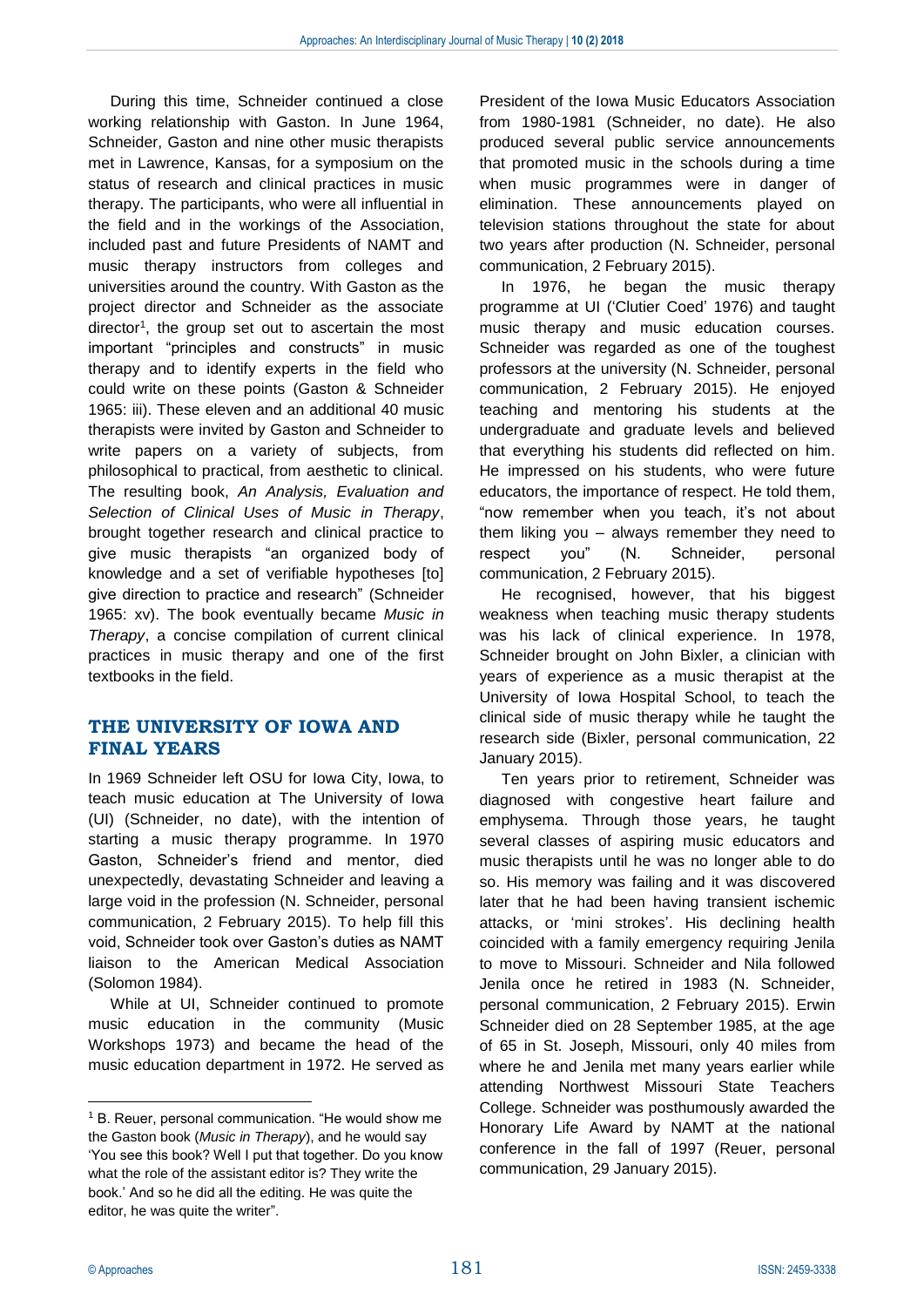## **SUMMARY AND CONCLUSION**

At the NAMT conference in 1966, Schneider's successor as President, Leo Muscatevc, paid tribute to Schneider saying that the

"[…] good economic management by my predecessor, Erwin Schneider, and his Executive Committee, has made it possible for me to be at this meeting, [and] to visit every regional chapter at least once this coming year" (Muscatevc 1966: 145).

But even more so, Schneider helped transform NAMT both outwardly and inwardly. Within the Association, he increased efficiency, increased income, and saved the Association money so that it could continue to be solvent. Without these changes the Association may not have been able to project the strong public image that Schneider believed was necessary for its growth or to accomplish "the single most important activity in which [NAMT] had engaged since the founding of the Association" (Solomon 1984: 160), the publication of the first professional journal in music therapy.

Modelling himself upon his friend and mentor, E. Thayer Gaston, Schneider was a person who strove for excellence in music education and music therapy as a teacher, writer, and leader. As a teacher, he sought and attained the respect of his many music therapy and music education students. As a writer, he published and edited several articles, journals and books on music education and music therapy. And as a leader, he helped transform NAMT into an organisation that would project the kind of professional image needed for the growth of the profession. Erwin Schneider did this in a career that spanned just over 30 years and that now serves as an inspiration to current and future music therapists and music educators.

### **ACKNOWLEDGEMENTS**

The authors would like to thank Dr William Davis for his assistance with this project.

### **REFERENCES**

- Boxberger, R. (1963). *A historical study of the National Association for Music Therapy* (Doctoral dissertation). Retrieved from ProQuest Dissertations (64-6814): <http://www.proquest.com/products-services/dissertations/>
- "Clutier coed among first music therapy majors" (1976). *Cedar Rapids Gazette*. December 5, 1976. Retrieved from [www.newspaperarchives.com](http://www.newspaperarchives.com/)
- JStor (1945). Functional aspects of music in recreation, industry, and hospitals. *Music Educators Journal, 31*(6), 48. Retrieved fro[m http://www.jstor.org/stable/3386631](http://www.jstor.org/stable/3386631)
- Gaston, E. T., & Schneider, E. H. (1965). Preface. In E. T. Gaston & E. H. Schneider (Eds.), *An Analysis, Evaluation, and Selection of Clinical Uses of Music in Therapy* (pp. iii-iv). Lawrence, Kansas: U.S. Department of Health, Education and Welfare.
- Gilliland, E. G. (1957). Summary and Acknowledgments. In E. T. Gaston (Ed.), *Music Therapy 1956* (pp. 281-292)*.* Lawrence, Kansas: The Allen Press.
- Hanson-Abromeit, D., & Davis, W. B. (2007). A look back at the origins and development of music therapy practice and education in Iowa. *Music Therapy Perspectives, 25*, 115-120.
- Hinton, T. E. (no date). Brief history of the Tennessee Music Educators Association. *Tennessee Music Educators Association*. Retrieved from <http://www.tnmea.com/History.aspx>
- Howe, A. W. (1959). Association Growth: Southeastern Regional Chapter. In Erwin H. Schneider (Ed.), *Music Therapy 1958*  (pp. 243-244)*.* Lawrence, Kansas: The Allen Press.
- Music Workshops Planned at UI (1973, May 24). *Iowa City Press-Citizen*. Retrieved from [www.newspaperarchive.com](http://www.newspaperarchive.com/)
- Johnson, R. E. (1981). E. Thayer Gaston: Leader in scientific thought on music in therapy and education. *Journal of Research in Music Education, 29*, 279-286.
- Erwin Schneider, MHS Music Director, Resigns (1945, June 30). *Maryville Daily Forum.* Retrieved from [www.newspaperarchive.com](http://www.newspaperarchive.com/)
- Monthly Concerts to Be Given by Skidmore Groups (1941, October 10). *Maryville Daily Forum*. Retrieved from [www.newspaperarchive.com](http://www.newspaperarchive.com/)
- Muscatevc, L. (1966). Announcements. *Journal of Music Therapy, 3,* 4.
- NAMT (1957). Appendix: Officers of the National Association for Music Therapy, 1956-57. In E. T. Gaston (Ed.), *Music Therapy 1956* (pp. 313-314). Lawrence, Kansas: The Allen Press, 1957.
- Phelps, R. P. (1967). Review of the book "Evaluation and Synthesis of Research Studies Relating to Music Education" (E. H. Schneider and H. L. Cady). *Journal of Research in Music Education, 15*(3), 233-236.
- Schneider, E. H. (1954). The Use of Music with the Brain Damaged Child. In E.T. Gaston (Ed.), *Music Therapy 1953* (pp. 95-98). Lawrence, Kansas: The Allen Press.
- Schneider, E. H. (1956). Music Therapy Research for Physically Handicapped. In E. T. Gaston (Ed.), *Music Therapy 1955* (pp. 183-188). Lawrence, Kansas: The Allen Press.
- Schneider, E. H. (1957). Relationships Between Musical Experiences and Certain Aspects of Cerebral Palsied Children's Performance on Selected Tasks. In E. T. Gaston (Ed.), *Music Therapy 1956* (pp. 250-277). Lawrence, Kansas: The Allen Press.
- Schneider, E. H. (1963a). President's memo No. 5. Retrieved from American Music Therapy Association archives.
- Schneider, E. H. (1963b). The years ahead. *Bulletin of the National Association for Music Therapy, 12*(4), 1-3.